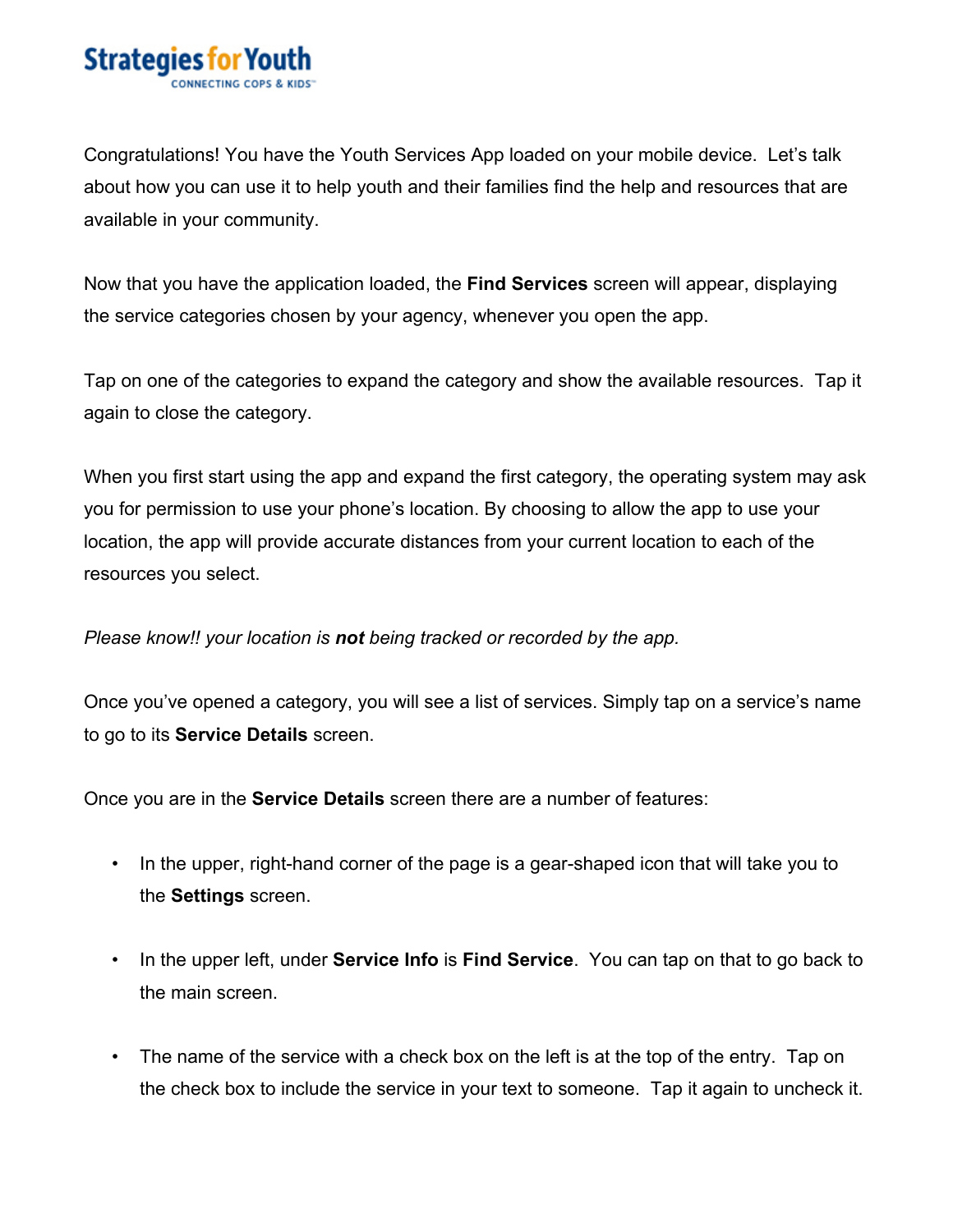- Below the name is the service provider's address if it is published. If you tap on it, your device's maps app will open showing the published location.
- Next, if the word **Website** appears below the address, you can tap on it to launch your device's browser and open the service's website.
- If the service publishes a phone number, you will see the word **Phone** under the address. If you tap on it your phone app will open with the service's published number
- The **ABOUT** section provides additional information about what specific services are provided by the organization. Hours of operation and costs will be shown here as well if they are known.
- The **MAIN SERVICES** box provides the categories that the selected resource fits within.
- Finally, the **ELIGIBILITY** section provides information about who is eligible for the service. Again, you can scroll this box if it is over full.
- There are two additional features that are important to be aware of… At the bottom on the screen there is a **note** icon which will let you record a note that will be emailed to your app administrator, then possibly shared with others in your department. You may want to use this feature to share information about staff, location, etc that other officers could find useful.
- And there is a **suggestion** icon button to make any suggestions about the service that will be emailed to your app administrator for possible action. For example, you may discover that the hours have changed or there is a new phone number.

Now, if the service selected fits the needs of the person you are interacting with and you want to send them information about the resource, tap on the check box to include the service in a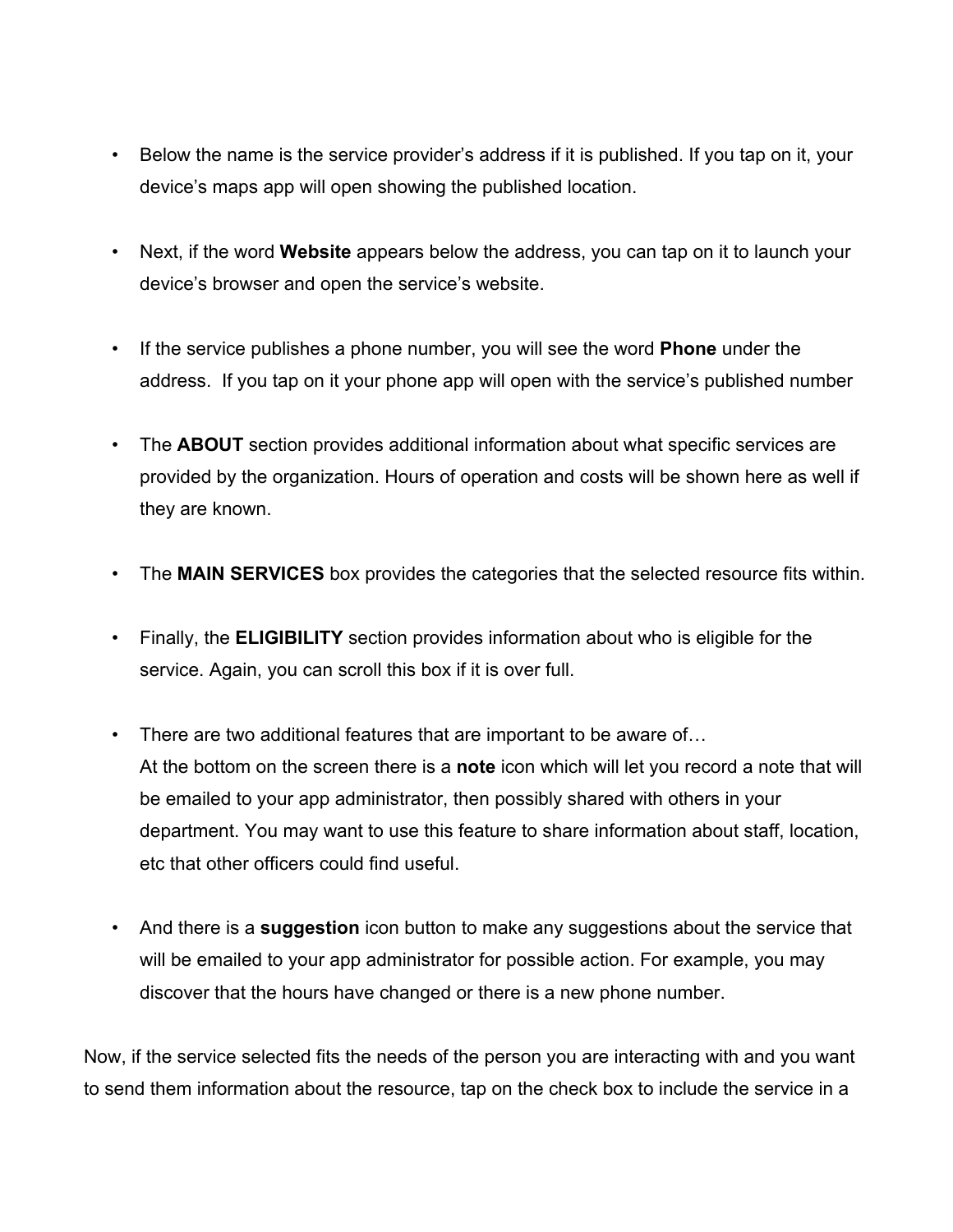text message we'll talk about next.

When you are done selecting services, tap on **Find Services** to return to the main screen

Now that one or more services are selected, and you are back in the main screen, you will see that the **SEND SELECTED SERVICES** button is highlighted.

Tap on this button to bring up the **Send Services** screen.

The **Send Services** screen has a number of features to learn about:

- the **RECOMMENDED SERVICE** box, shows what will be texted, which is based on the services you checked on the Find **Services** and **Services Details** screens. Please note that this text is not editable.
- If you want to change the services you recommend, you can always go back to the Find **Services** and **Services Details** screens to update your checked items.
- Back in the **Send Services** screen, you can add a message in the **PERSONAL NOTE** box. People tend to be more apt to follow through on a referral if they feel like it has been made by someone who cares about the outcome – this note field gives you the opportunity to make that personal connection.
- Next, after you've entered all ten digits of a phone number into the **SEND TO** box, the send icon will highlight. Tap it to send the text and you will be returned to the **Find Services** page as you left it.
- This is what the received text message will look like... Note that your phone's number is not displayed. The Youth Services App routes the text message through an alias phone number, protecting your phone's number.